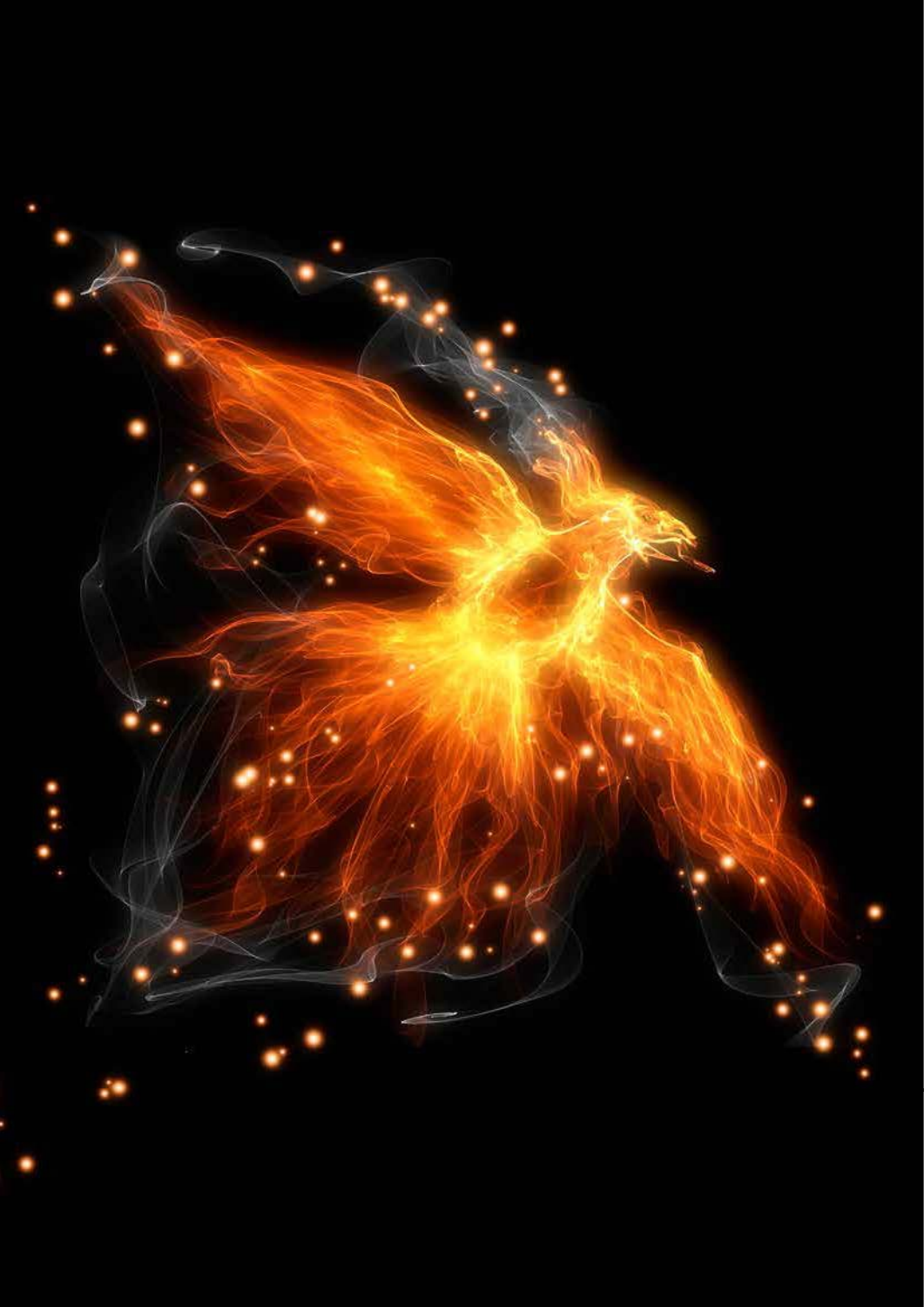

# **Jan Kirchhof, Glatt Ingenieurtechnik, Germany,** presents a recovery technology that releases phosphate from sewage sludge ashes and converts

it into ready-to-use fertilizers.

In resource-poor Germany, there are no natural<br>phosphorus reserves; in fact, more than 90% of the<br>world's reserves lie outside Europe. For this reason, t<br>2 million t of sewage sludge that are produced each<br>year in Germany n resource-poor Germany, there are no natural phosphorus reserves; in fact, more than 90% of the world's reserves lie outside Europe. For this reason, the 2 million t of sewage sludge that are produced each — represent an important source that has so far only been used in soil-related applications. Germany was the first country in the European Union to regulate the recovery of phosphorus. Phosphorus recovery was first addressed in October 2017 and, since then, the amended German Sewage Sludge Ordinance has gradually restricted direct agricultural use and obligated operators of large sewage treatment plants to recover the phosphate bound

in sewage sludge and ash. Depending on the size of the sewage treatment plant, the transition period for implementation will take 12 – 15 years. This timeframe gives stakeholders a sufficient interval to develop and test appropriate methods that improve on the current ones.

### **Why established procedures are not sufficient**

The aim of every recycling process is to recover as much pure intermediate as possible using a cost-effective system. Established processes, such as integrated phosphate recovery from water using redissolution techniques (struvite precipitation in pipelines, for example) actually produce a considerable amount of waste. Their advantages lie in reduced disposal costs, such as through improved drainage, whereby valuable nutrients can be recovered and recycled in the sewage plant itself. Cost, however, has always been a problem and prevented further commercial development; it has generally been more economical to sell the recycled material or sewage sludge ash. Also, regarding marketability, the nutrient quality and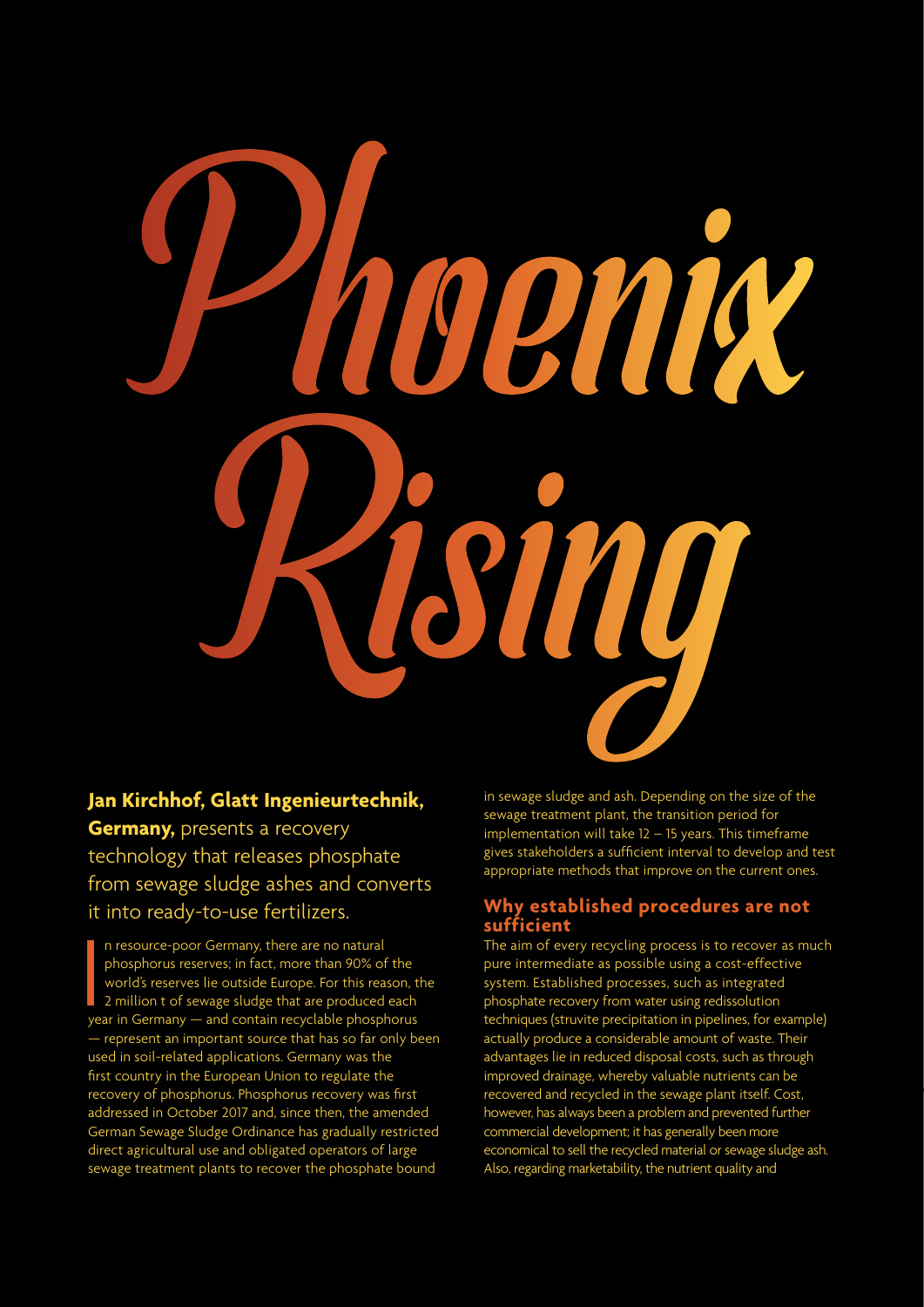

**Figure 1.** The continuous fluid bed process.



**Figure 2.** During spray granulation, an onion-shaped granulate is formed from the carrier core by moistening and drying.



**Figure 3.** The fertilizer granules can be coated, for example, with a specific colour or a pH-controlled release profile.



**Figure 4.** The fertilizers are immediately ready for use and can be filled and marketed immediately after granulation.

performance of the recycled materials often fail to meet the requirements for standard fertilizers — as set out in the Regulation concerning the distribution of fertilizers, soil additives, growth media, and plant protection products (Fertilizer Regulation – German: DüMV). One of the reasons for this is that the procedures are generally restricted to a specific raw material matrix. Fluctuations in the nutrient composition and heavy metal contamination can usually not be compensated for (at least to the desired extent).

From the customer's point of view, such as farmers, there are also expectations concerning user-friendliness and the usual range of applications. Therefore, a suitable manufacturing process that delivers directly saleable and usable phosphate products should not be underestimated.

Working with a partner and in co-operation with the Materials Research and Testing Institute at the Bauhaus University Weimar, fluid bed technology producer, Glatt, developed PHOS4green. This highly efficient process initially releases phosphate from sewage sludge ashes and subsequently transforms it into ready-to-use fertilizer granules using a fluidised bed spray granulation process. The project was funded by the German Federal Foundation for Environment (DBU). In a DBU publication, Dr Maximilian Hempel, Head of the Department of Environmental Chemistry and of the "Resource Efficiency" project group at DBU, said that this process shows how phosphorus can be both recovered in an environmentally friendly way and also used directly in the form of a marketable product. Hempel also added that the new process could effectively close a gap in the phosphorus cycle that had previously made it difficult to use the substance sustainably.

#### **Two-step process for ready-to-use fertilizer**

To initiate the conversion reaction, a suspension is produced from the phosphate-containing ash using a mineral acid and (optional) water. This step is necessary to make the ash-based nutrients available for absorption by plants. The suspension is always specifically developed for the required end product and adapted according to the available raw materials. As the raw material components are perfectly homogenised, the suspension and the phosphate conversion reaction are separated from the granulation process, which offers a number of procedural advantages. The spontaneous and vigorous reaction that occurs when the phosphate-containing ash and the mineral acid are combined is therefore kept under control as the free acid has already reacted in the suspension. If necessary, further nutrient components — in liquid or solid form — or additional phosphate sources can be added to the suspension. The method is suitable for a variety of ash types and the subsequent spray granulation process refines the recycled material into a marketable product. The ensuing granulation process converts the digested phosphate into directly usable fertilizer granulates.

Spray granulation with fluidised bed technology is one of the leading processes when it comes to particle design, defined particle size, dust-free and safe handling, and perfect dosing — everything that must be considered when manufacturing fertilizer granulates from liquids and powders. The granulation process is based on established fluid bed technology and the principle of particle turbulence resulting